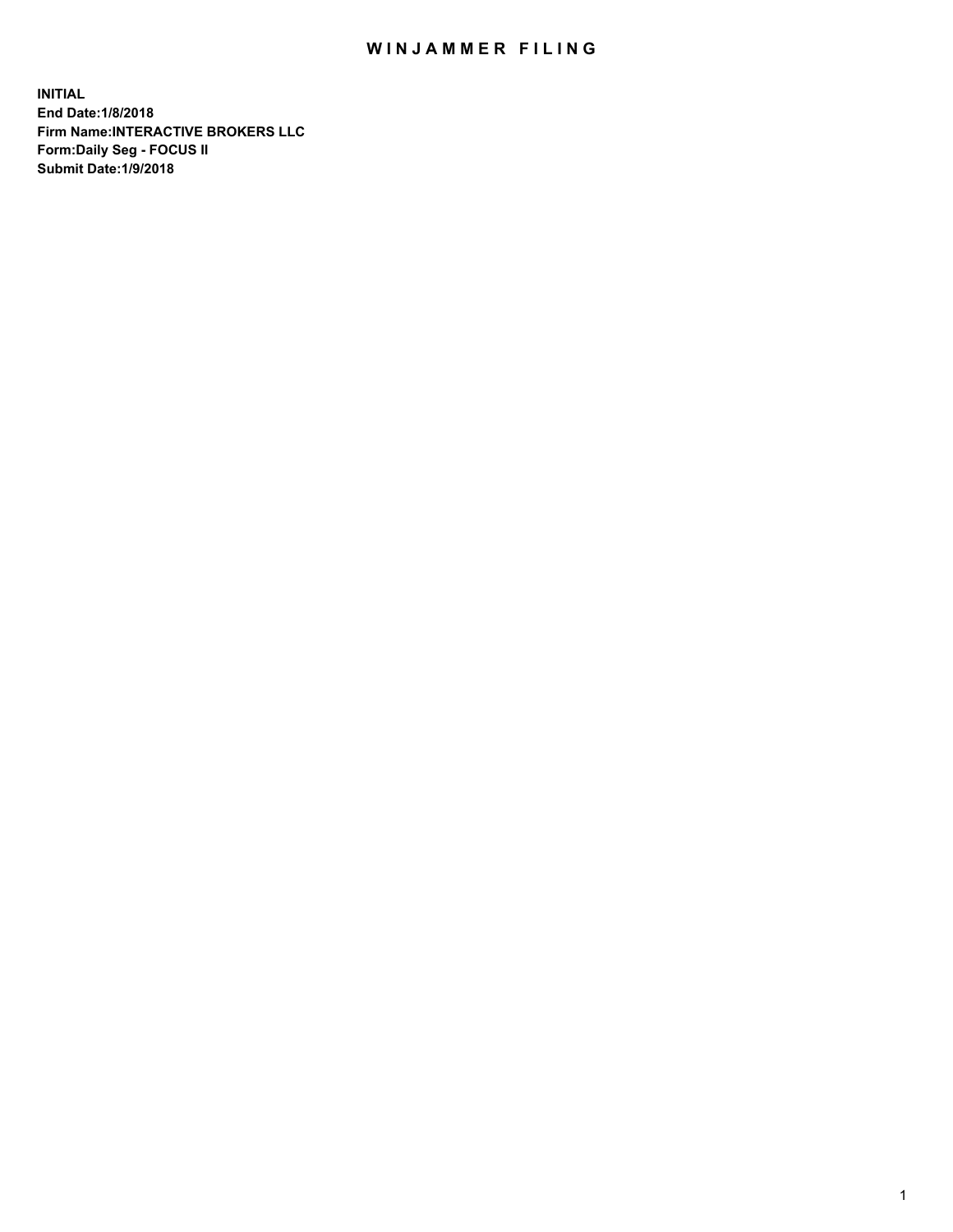## **INITIAL End Date:1/8/2018 Firm Name:INTERACTIVE BROKERS LLC Form:Daily Seg - FOCUS II Submit Date:1/9/2018 Daily Segregation - Cover Page**

| Name of Company<br><b>Contact Name</b><br><b>Contact Phone Number</b><br><b>Contact Email Address</b>                                                                                                                                                                                                                          | <b>INTERACTIVE BROKERS LLC</b><br>James Menicucci<br>203-618-8085<br>jmenicucci@interactivebrokers.c<br>om |
|--------------------------------------------------------------------------------------------------------------------------------------------------------------------------------------------------------------------------------------------------------------------------------------------------------------------------------|------------------------------------------------------------------------------------------------------------|
| FCM's Customer Segregated Funds Residual Interest Target (choose one):<br>a. Minimum dollar amount: ; or<br>b. Minimum percentage of customer segregated funds required:%; or<br>c. Dollar amount range between: and; or<br>d. Percentage range of customer segregated funds required between:% and%.                          | $\overline{\mathbf{0}}$<br>$\overline{\mathbf{0}}$<br>155,000,000 245,000,000<br>00                        |
| FCM's Customer Secured Amount Funds Residual Interest Target (choose one):<br>a. Minimum dollar amount: ; or<br>b. Minimum percentage of customer secured funds required:%; or<br>c. Dollar amount range between: and; or<br>d. Percentage range of customer secured funds required between: % and %.                          | $\overline{\mathbf{0}}$<br>$\mathbf 0$<br>80,000,000 120,000,000<br>00                                     |
| FCM's Cleared Swaps Customer Collateral Residual Interest Target (choose one):<br>a. Minimum dollar amount: ; or<br>b. Minimum percentage of cleared swaps customer collateral required:% ; or<br>c. Dollar amount range between: and; or<br>d. Percentage range of cleared swaps customer collateral required between:% and%. | $\overline{\mathbf{0}}$<br>$\underline{\mathbf{0}}$<br>0 <sub>0</sub><br>0 <sub>0</sub>                    |

Attach supporting documents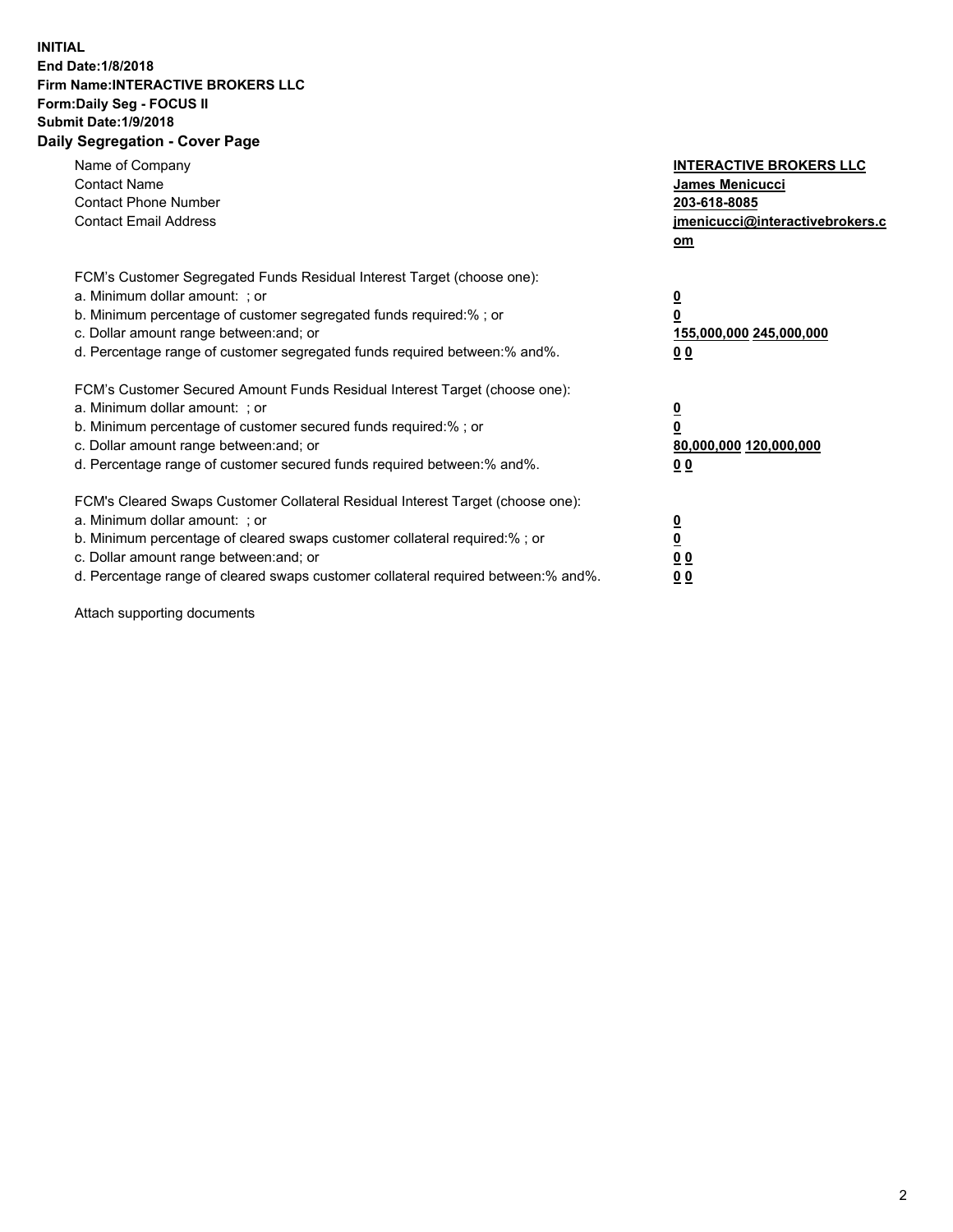## **INITIAL End Date:1/8/2018 Firm Name:INTERACTIVE BROKERS LLC Form:Daily Seg - FOCUS II Submit Date:1/9/2018 Daily Segregation - Secured Amounts**

|     | Daily Segregation - Secured Aniounts                                                        |                                    |
|-----|---------------------------------------------------------------------------------------------|------------------------------------|
|     | Foreign Futures and Foreign Options Secured Amounts                                         |                                    |
|     | Amount required to be set aside pursuant to law, rule or regulation of a foreign            | $0$ [7305]                         |
|     | government or a rule of a self-regulatory organization authorized thereunder                |                                    |
| 1.  | Net ledger balance - Foreign Futures and Foreign Option Trading - All Customers             |                                    |
|     | A. Cash                                                                                     | 470,922,266 [7315]                 |
|     | B. Securities (at market)                                                                   | $0$ [7317]                         |
| 2.  | Net unrealized profit (loss) in open futures contracts traded on a foreign board of trade   | 25,926,457 [7325]                  |
| 3.  | Exchange traded options                                                                     |                                    |
|     | a. Market value of open option contracts purchased on a foreign board of trade              | 13,760 [7335]                      |
|     | b. Market value of open contracts granted (sold) on a foreign board of trade                | -110,340 <sup>[7337]</sup>         |
| 4.  | Net equity (deficit) (add lines 1.2. and 3.)                                                | 496,752,143 [7345]                 |
| 5.  | Account liquidating to a deficit and account with a debit balances - gross amount           | 2,523 [7351]                       |
|     | Less: amount offset by customer owned securities                                            | 0 [7352] 2,523 [7354]              |
| 6.  | Amount required to be set aside as the secured amount - Net Liquidating Equity              | 496,754,666 [7355]                 |
|     | Method (add lines 4 and 5)                                                                  |                                    |
| 7.  | Greater of amount required to be set aside pursuant to foreign jurisdiction (above) or line | 496,754,666 [7360]                 |
|     | 6.                                                                                          |                                    |
|     | FUNDS DEPOSITED IN SEPARATE REGULATION 30.7 ACCOUNTS                                        |                                    |
| 1.  | Cash in banks                                                                               |                                    |
|     | A. Banks located in the United States                                                       | 54,899,860 [7500]                  |
|     | B. Other banks qualified under Regulation 30.7                                              | 0 [7520] 54,899,860 [7530]         |
| 2.  | Securities                                                                                  |                                    |
|     | A. In safekeeping with banks located in the United States                                   | 422,916,795 [7540]                 |
|     | B. In safekeeping with other banks qualified under Regulation 30.7                          | 0 [7560] 422,916,795 [7570]        |
| 3.  | Equities with registered futures commission merchants                                       |                                    |
|     | A. Cash                                                                                     | $0$ [7580]                         |
|     | <b>B.</b> Securities                                                                        | $0$ [7590]                         |
|     | C. Unrealized gain (loss) on open futures contracts                                         | $0$ [7600]                         |
|     | D. Value of long option contracts                                                           | $0$ [7610]                         |
|     | E. Value of short option contracts                                                          | 0 [7615] 0 [7620]                  |
| 4.  | Amounts held by clearing organizations of foreign boards of trade                           |                                    |
|     | A. Cash                                                                                     | $0$ [7640]                         |
|     | <b>B.</b> Securities                                                                        | $0$ [7650]                         |
|     | C. Amount due to (from) clearing organization - daily variation                             | $0$ [7660]                         |
|     | D. Value of long option contracts                                                           | $0$ [7670]                         |
|     | E. Value of short option contracts                                                          | 0 [7675] 0 [7680]                  |
| 5.  | Amounts held by members of foreign boards of trade                                          |                                    |
|     | A. Cash                                                                                     | 145,948,427 [7700]                 |
|     | <b>B.</b> Securities                                                                        | $0$ [7710]                         |
|     | C. Unrealized gain (loss) on open futures contracts                                         | 13,326,957 [7720]                  |
|     | D. Value of long option contracts                                                           | 13,760 [7730]                      |
|     | E. Value of short option contracts                                                          | -110,340 [7735] 159,178,804 [7740] |
| 6.  | Amounts with other depositories designated by a foreign board of trade                      | 0 [7760]                           |
| 7.  | Segregated funds on hand                                                                    | $0$ [7765]                         |
| 8.  | Total funds in separate section 30.7 accounts                                               | 636,995,459 [7770]                 |
| 9.  | Excess (deficiency) Set Aside for Secured Amount (subtract line 7 Secured Statement         | 140,240,793 [7380]                 |
|     | Page 1 from Line 8)                                                                         |                                    |
| 10. | Management Target Amount for Excess funds in separate section 30.7 accounts                 | 80,000,000 [7780]                  |
| 11. | Excess (deficiency) funds in separate 30.7 accounts over (under) Management Target          | 60,240,793 [7785]                  |
|     |                                                                                             |                                    |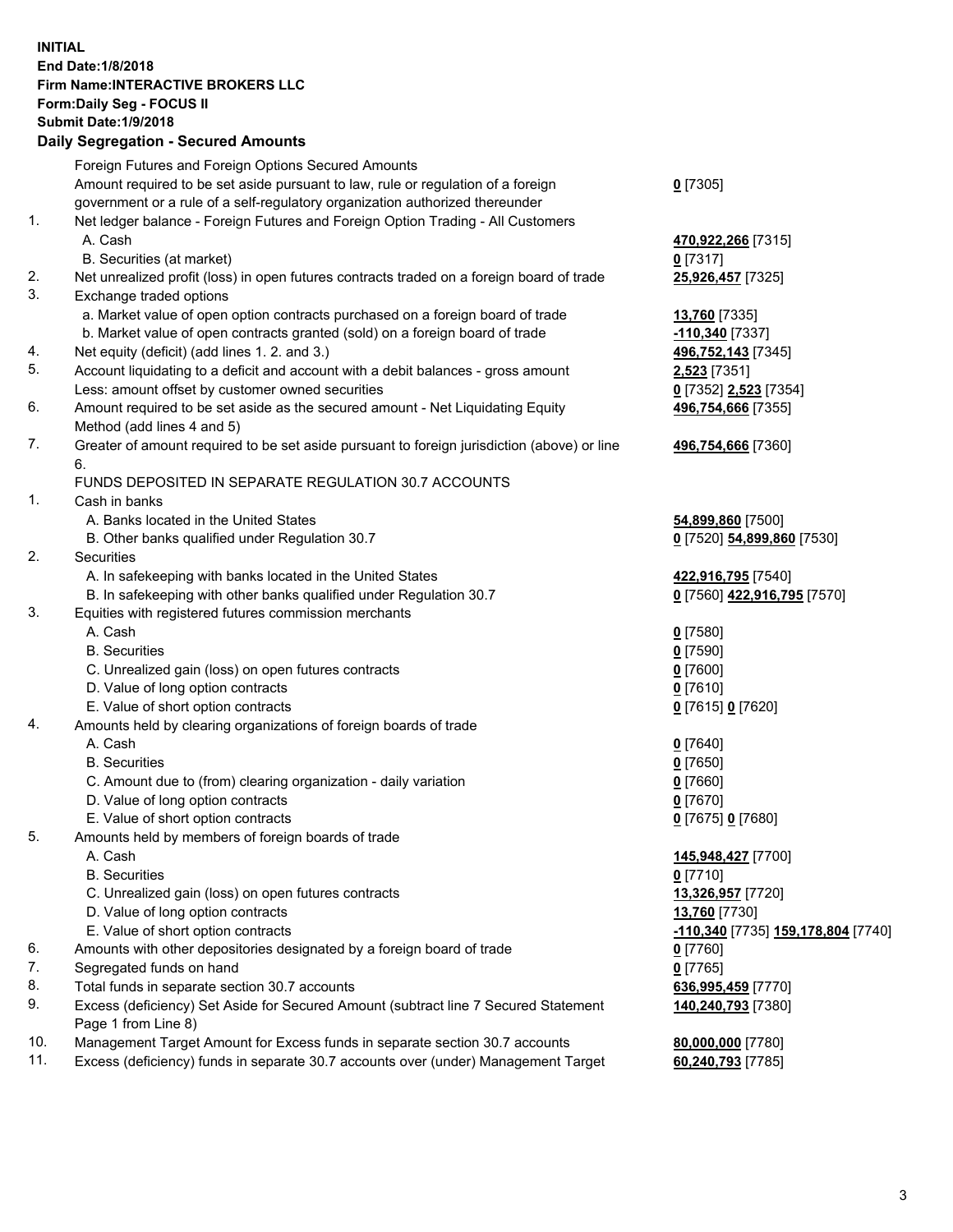**INITIAL End Date:1/8/2018 Firm Name:INTERACTIVE BROKERS LLC Form:Daily Seg - FOCUS II Submit Date:1/9/2018 Daily Segregation - Segregation Statement** SEGREGATION REQUIREMENTS(Section 4d(2) of the CEAct) 1. Net ledger balance A. Cash **4,458,012,144** [7010] B. Securities (at market) **0** [7020] 2. Net unrealized profit (loss) in open futures contracts traded on a contract market **-101,872,890** [7030] 3. Exchange traded options A. Add market value of open option contracts purchased on a contract market **216,418,451** [7032] B. Deduct market value of open option contracts granted (sold) on a contract market **-287,087,858** [7033] 4. Net equity (deficit) (add lines 1, 2 and 3) **4,285,469,847** [7040] 5. Accounts liquidating to a deficit and accounts with debit balances - gross amount **265,931** [7045] Less: amount offset by customer securities **0** [7047] **265,931** [7050] 6. Amount required to be segregated (add lines 4 and 5) **4,285,735,778** [7060] FUNDS IN SEGREGATED ACCOUNTS 7. Deposited in segregated funds bank accounts A. Cash **499,629,773** [7070] B. Securities representing investments of customers' funds (at market) **2,844,270,815** [7080] C. Securities held for particular customers or option customers in lieu of cash (at market) **0** [7090] 8. Margins on deposit with derivatives clearing organizations of contract markets A. Cash **21,836,013** [7100] B. Securities representing investments of customers' funds (at market) **1,213,188,735** [7110] C. Securities held for particular customers or option customers in lieu of cash (at market) **0** [7120] 9. Net settlement from (to) derivatives clearing organizations of contract markets **-3,937,127** [7130] 10. Exchange traded options A. Value of open long option contracts **216,362,453** [7132] B. Value of open short option contracts **-287,034,943** [7133] 11. Net equities with other FCMs A. Net liquidating equity **0** [7140] B. Securities representing investments of customers' funds (at market) **0** [7160] C. Securities held for particular customers or option customers in lieu of cash (at market) **0** [7170] 12. Segregated funds on hand **0** [7150] 13. Total amount in segregation (add lines 7 through 12) **4,504,315,719** [7180] 14. Excess (deficiency) funds in segregation (subtract line 6 from line 13) **218,579,941** [7190] 15. Management Target Amount for Excess funds in segregation **155,000,000** [7194] **63,579,941** [7198]

16. Excess (deficiency) funds in segregation over (under) Management Target Amount Excess